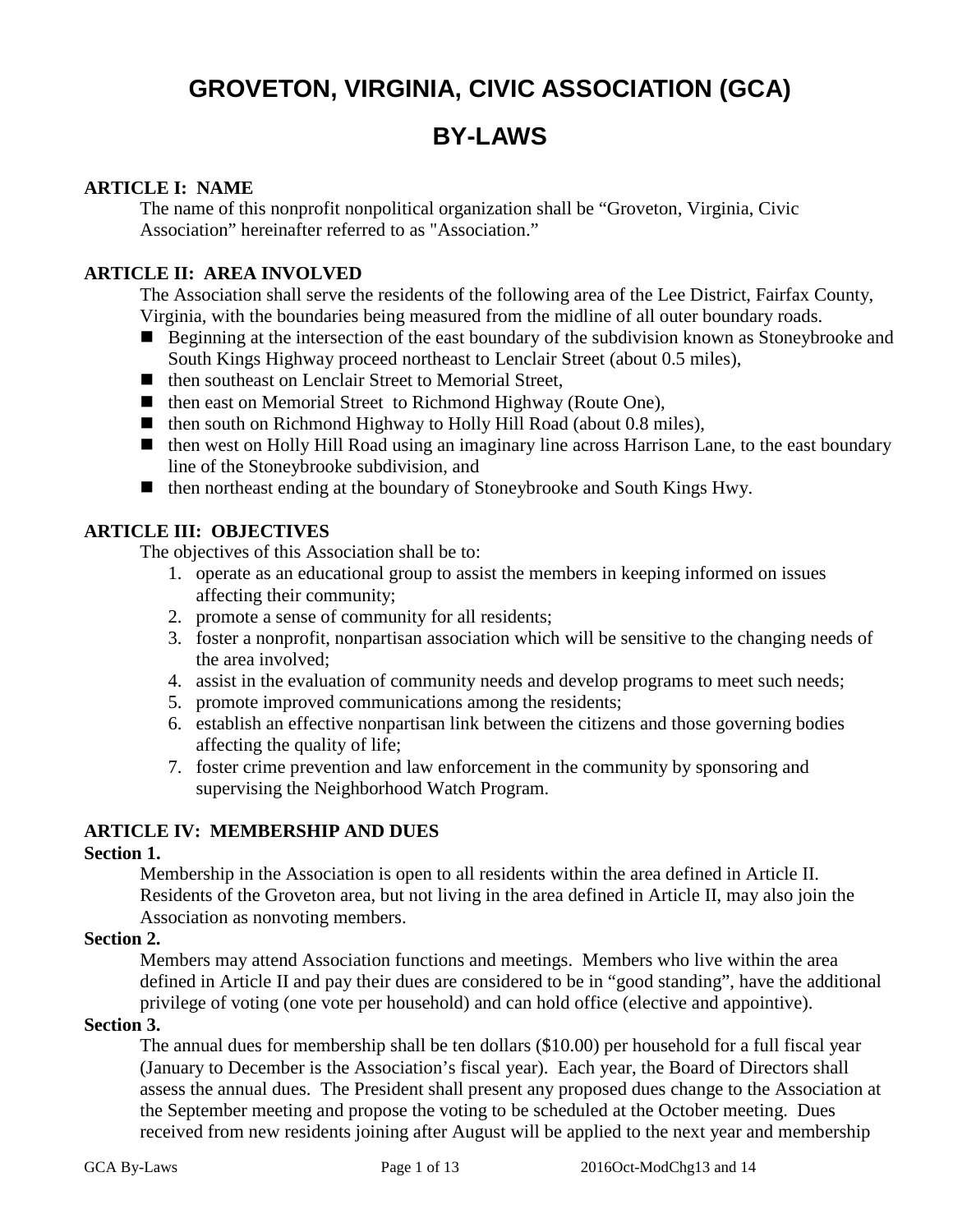granted for the current year.

# **Section 4.**

The Association shall be a member of:

- 1. The Fairfax County Lee District Land Use Advisory Committee
- 2. The Fairfax County Federation of Citizens Associations, Inc. (FCFCA)
- 3. The Lee District Association of Civic Organizations (LDACO)
- 4. The Fairfax County Police Department Citizen Advisory Committee.

The Association shall pay the membership dues required by the organizations named above in order to have voting privileges and receive any other benefits derived through said membership.

# **ARTICLE V: OFFICERS**

# **Section 1.**

The officers shall be President, Vice President, Corresponding Secretary (hereinafter referred to as "Secretary"), Treasurer, and Parliamentarian. All officers shall be voting members of the Association and reside in the area as defined in Article II.

# **Section 2.**

The President, Vice President, Secretary, Treasurer, and Parliamentarian shall be nominated by the Nomination Committee, elected by majority vote, and confirmed. The installation of the officers shall be held at the June meeting every two (2) years.

# **Section 3.**

The President, Vice President, Secretary, Treasurer, and Parliamentarian shall serve for a two (2) year term of office with the first term beginning the month of July and ending with the second term at the June Meeting. The outgoing Officers shall work with the newly elected Officers during the transition period between the June Meeting and the September Meeting.

# **ARTICLE VI: DUTIES OF OFFICERS**

# **Section 1.**

The President shall:

- 1. serve as chairperson of the Board of Directors and preside over all Board and Association meetings,
- 2. appoint chairpersons of standing committees,
- 3. appoint individuals for specific tasks or events,
- 4. appoint primary and backup delegates to the local organizations defined in Article IV Section 4,
- 5. fill all vacancies except otherwise provided for in these By-Laws,
- 6. poll the Association members for potential speakers and programs of interest,
- 7. contact and schedule speakers for the Association meetings,
- 8. notify the Association's publicity contact to post scheduled speakers on website and in newsletters,
- 9. participate in the transition period between outgoing officers and the newly elected officers, and
- 10. perform other duties as pertain to the chief officer of such an Association.

# **Section 2.**

The Vice President shall:

- 1. serve as the presiding officer at all meetings of the Association in the absence or disability of the President,
- 2. serve as back-up member of the Lee District Land Use Advisory Committee;
- 3. serve as primary for all zoning and property maintenance concerns in the community,
- 4. assign a designated individual to review the annual financial records prepared by the Treasurer and create an annual audit report as addressed in Section XI Finance;
- 5. participate in the transition period between outgoing Vice President and the newly elected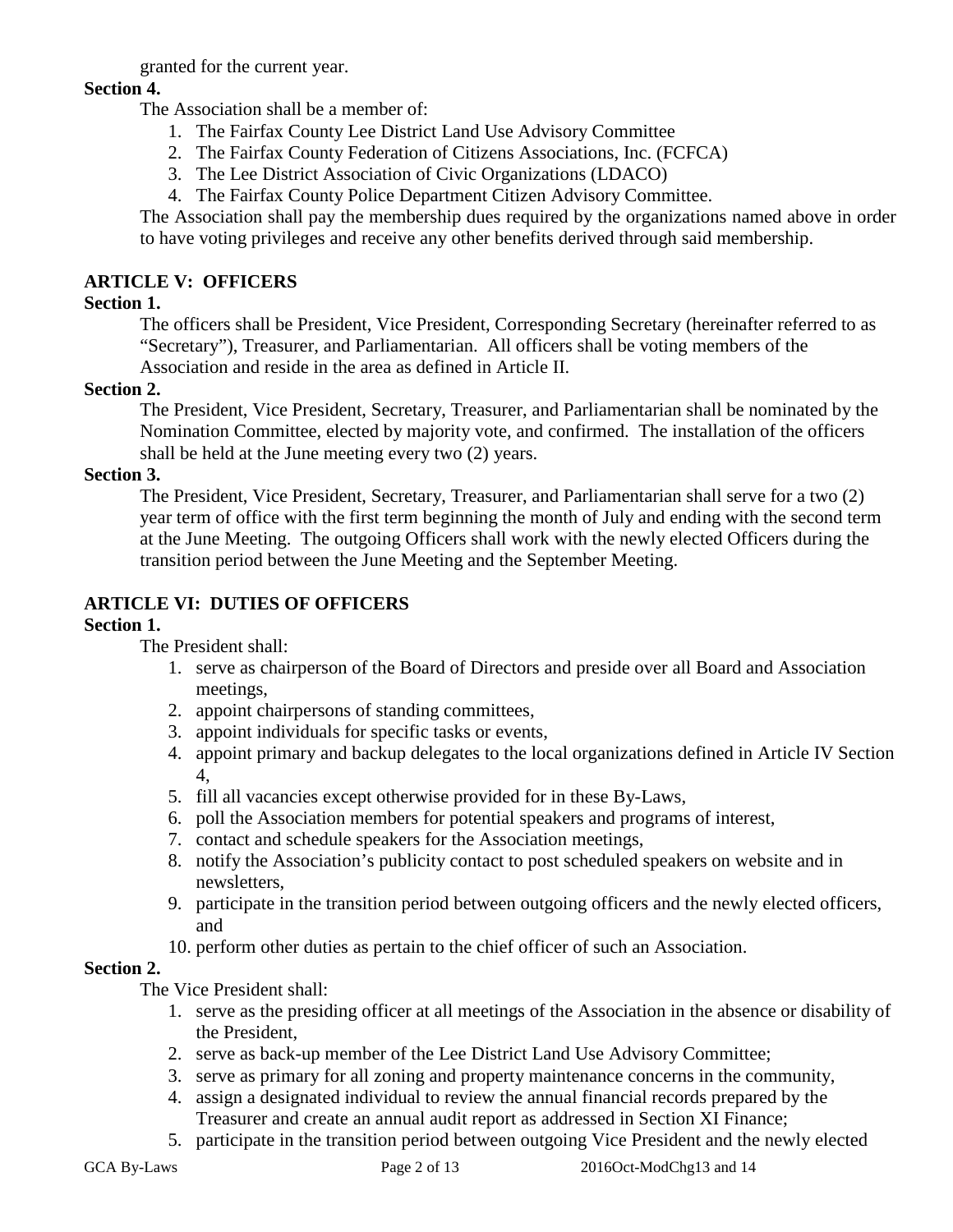officer, and

6. perform other duties as may be assigned by the President or pertain to the office of Vice President, i.e., delegate to LDACO or FCFCA.

In the event of a vacancy in the office of the President, the Vice President shall become President and shall assume all duties and responsibilities of that office. A vacancy in the office of the Vice President shall be filled by an appointee of the Board of Directors in accordance with Article VII, Section 5. In the absence of both the President and Vice President, a Chairperson Pro Tempore shall be designated by the Board of Directors.

# **Section 3.**

The Secretary shall:

- 1. keep an accurate record of all meetings of the Association and Board of Directors (this record reflects the Association's official actions, as well as creates the historic records),
- 2. oversee and document the tabulated ballots received from the Nomination Committee,
- 3. identify potential newsletter articles regarding community events and/or concerns,
- 4. participate in the transition period between outgoing Secretary and the newly elected officers, and
- 5. perform other duties as pertain to the office of Secretary.

# **Section 4.**

The Treasurer shall:

- 1. receive and be responsible for the safekeeping of the general funds of the Association,
- 2. may assign a Membership Chairperson to track membership dues and related household information (e.g. name, address, phone, amount, additional donation) to:
	- a. track membership dues received into a spreadsheet associated with the resident, home address, email account and phone if available,
	- b. maintain the membership spreadsheet for future membership drives, analysis of households per street and other types of reporting options, and
	- c. act as backup to the Treasurer to manage the post office box and deposit membership dues into the Association's general fund, and
	- d. ensure any monies deposited are reported to the Treasurer.
- 3. provide a financial report update to the Association at the monthly meetings,
- 4. elevate any financial concerns to the Board of Directors and the Association for discussion and if needed resolution,
- 5. present an annual budget and financial reports to the Board of Directors for review and approval,
- 6. present the approved budget and financial reports to the Association at the February meeting,
- 7. prepare appropriate financial reports to the designated representative for audit review,
- 8. participate in the transition period between outgoing Treasurer and the newly elected officer, and
- 9. perform other duties as pertain to the office of Treasurer.

# **Section 5.**

The Parliamentarian shall:

- 1. be present at all meetings of the Association and Board Meetings (as applicable),
- 2. maintain order, using the Robert's Rules of Order, Newly Revised, and
- 3. participate in the transition period between outgoing Parliamentarian and the newly elected officer.

In the absence of the Parliamentarian, the President shall appoint the role of Parliamentarian to an independent member of the Association.

# **ARTICLE VII: BOARD OF DIRECTORS**

# **Section 1.**

The Board of Directors shall consist of: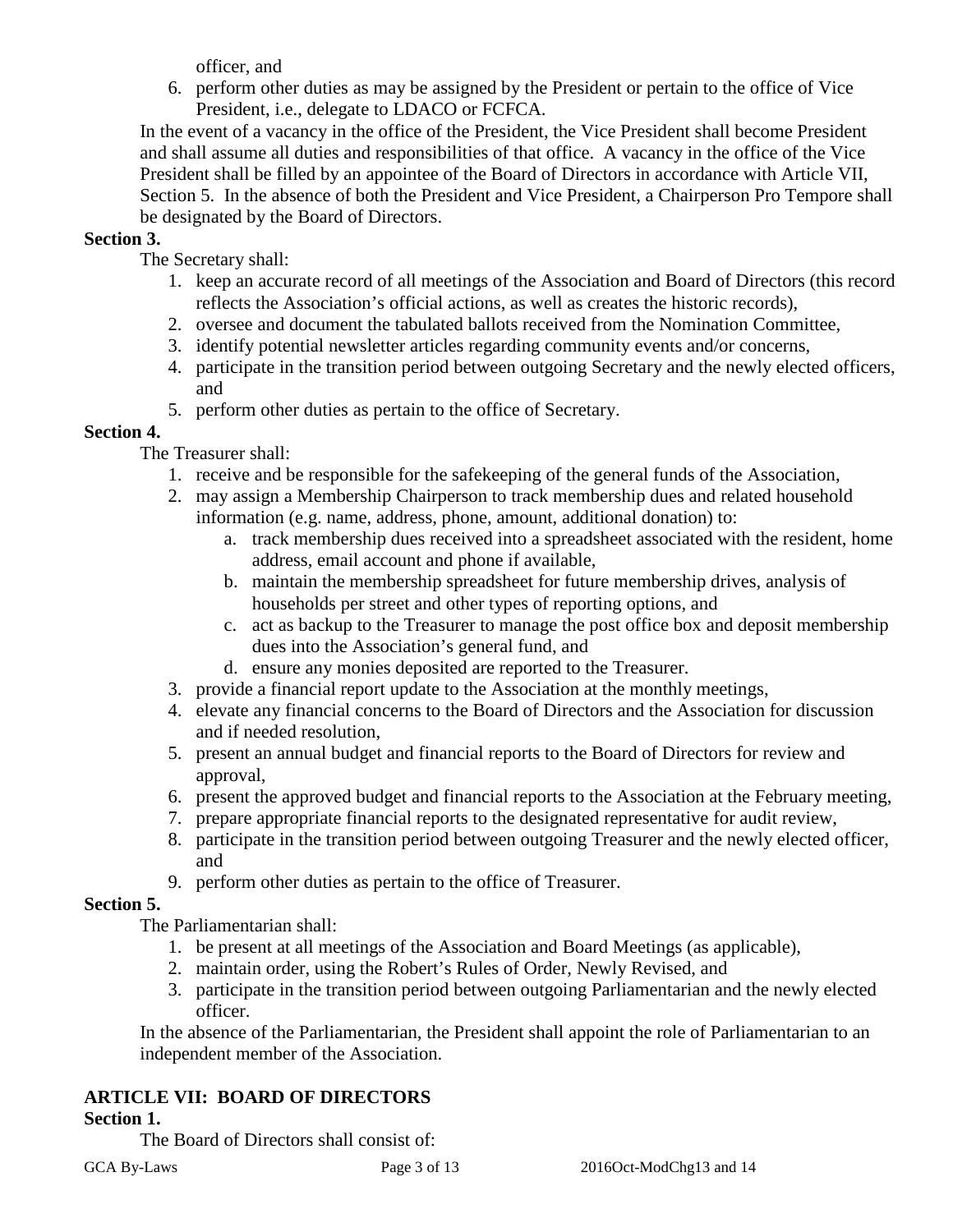- 1. the Officers as defined in Article V,
- 2. the Members-At-Large standing committee members who give full representation of the area as defined in Article II. and
- 3. the past President who provides education regarding the Association's past experiences and decisions which resulted in successes and failures.

As stated in Article VI, the President of the Association shall be the chairperson of the Board of Directors. All members of the Board of Directors must be active members of the Association.

# **Section 2.**

A Quorum shall consist of a simple majority of members of the Board of Directors.

# **Section 3.**

An affirmative vote of a simple majority of those Board members present shall be required to pass a motion pertaining to the items identified in Article VII Section 5.

#### **Section 4.**

The Board of Directors shall meet a minimum of one time per year. The Officers shall set a date and each member of the Board of Directors will be notified. Each member shall be held responsible to be present without further notice except in the event of a change in meeting date/place at which time the President shall be held responsible to notify the members as soon as possible.

#### **Section 5.**

The Board of Directors shall have the power, responsibility, and authority to:

- 1. recommend and implement the policies of the Association;
- 2. replace officers (other than the President) and other members of the Board when a vacancy occurs. Board appointees shall serve until the next regular scheduled election. The Board of Directors shall fill any vacancy within thirty (30) days from the date the vacancy occurred;
- 3. assess the annual membership dues and the annual budget requirements;
- 4. review the By-Laws every two (2) years and as appropriate, make recommendations for amendments as defined in Article XIV; and
- 5. act on behalf of the Association between meetings when expediency is required.

# **ARTICLE VIII: PROGRAMS and STANDING COMMITTEES**

#### **Section 1.**

To meet the objectives of the Association as defined in Article III, the Association is organized with two programs (Operational and Community Support and Education) and two standing committees:

- 1. the Operational Program which ensures the Association continues to function;
- 2. the Community Support and Education Program which benefits the community;
- 3. the Nominating Standing Committee which is a distinct committee that is formed every two (2) years for the purpose of elections and then is disbanded;
- 4. the Members-At-Large Standing Committee which is a committee within the Operational Program and formed to represent the needs of designated areas within the boundaries of the Association as defined in Article II.

#### **Section 2.**

The Operational Program requires members of the Association in good standing. Documentation of operational tasks is encouraged. Each of the tasks identified within a function can be performed by one or more individuals:

- 1. Members-At-Large Standing Committee:
	- a. Each of these members shall represent the needs of the Association members within the defined boundaries defined in Article II.
	- b. Each member is considered the chairperson of their designated area.
	- c. Each chairperson shall hold two (2) year term from July through June.
- 2. The Membership and Publicity function includes:
	- a. participating as the Membership Chairperson role;
	- b. coordinating with other Home Owner Associations (HOA) and Civic Associations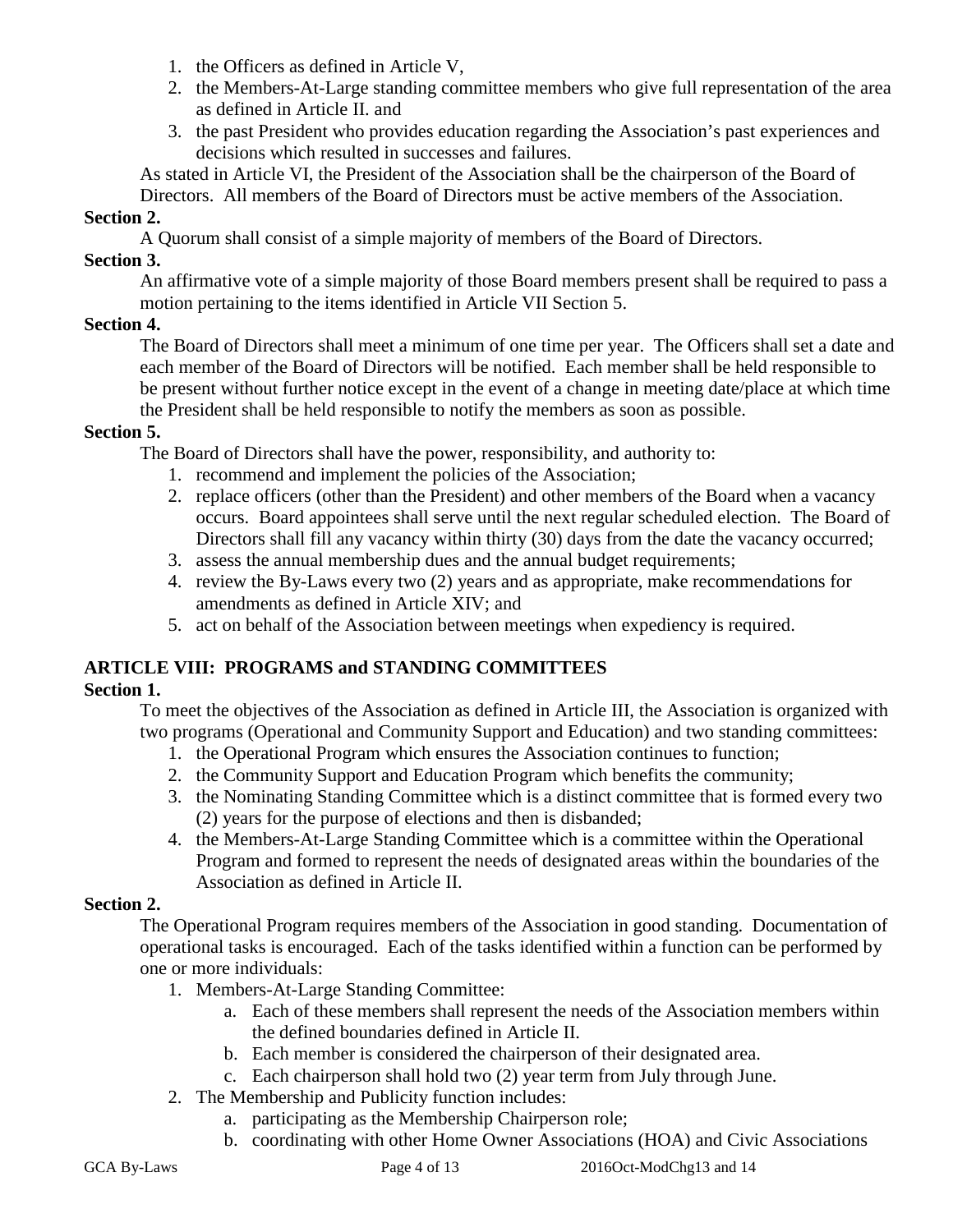$(CA)$ :

- c. participating in annual membership drive;
- d. notifying newspapers and other media about Association events;
- e. issuing the newsletter (paper and electronic); and
- f. maintaining the website [\(www.GrovetonVa.org\)](http://www.grovetonva.org/) and Facebook [\(www.facebook.com](http://www.facebook.com/) Groveton Civic Association).
- 3. The Audit and Fund Raising function includes:
	- a. conducting an annual audit of Treasurer's books; and
	- b. identifying fund raising projects.
- 4. The Social Relations function includes:
	- a. visiting those homebound;
	- b. mailing out cards, flowers, etc.;
	- c. welcoming new neighbors to the neighborhood and participating in "Welcome New Members" program;
	- d. participating in Association events (e.g. picnic, holiday buffet);
	- e. assisting in donation events to local charities; and
	- f. supporting youth programs associated with neighborhood schools.

# **Section 3.**

Members-At-Large Standing Committee (each of these chairpersons will represent the needs of the Association members within the defined boundaries defined in Article II):

- 1. chairperson for residents of Collard Street, Ridge Road and Arundel Avenue, residents of Richmond Highway between Clayborne Avenue and Spring Drive within boundaries as defined in Article II;
- 2. chairperson for residents of Grove Road, Spring Drive and Swain Drive, residents of Richmond Highway between Spring Drive and Holly Road within boundaries as defined in Article II;
- 3. chairperson for residents of Clayborne Avenue and Donora Drive;
- 4. chairperson for residents of Groveton Street, section of Lenclair Street off of Groveton and Queens Road;
- 5. chairperson for residents of Memorial Street and Lenclair Street off of Memorial Street within boundaries as defined in Article II;
- 6. chairperson for residents of Amlong Street, Amlong Place, Tahalla Drive and South Benson Street within boundaries as defined in Article II; and
- 7. chairperson for residents of Harrison Lane, S. Kings Highway and Polins Court within boundaries as defined in Article II.

# **Section 4.**

The Community Support and Education Program members are member of the Association in good standing. Documentation of community support and education tasks is encouraged. Each of the tasks identified can be performed by one or more individuals:

- 1. Participating in Citizen Groups by:
	- a. representing Association at the Lee District Land Use Advisory Committee (primary and backup representation required);
	- b. representing Association at the LDACO (primary and backup representation required);
	- c. representing the Association at the FCFCA (primary and backup representation required);
	- d. coordinating with Lee District and VDOT regarding zoning and property maintenance issues; and
	- e. representing the Association at the FCPD Citizen Advisory Committee.
- 2. supporting Fairfax County Community Revitalization program;
- 3. supporting Fairfax County Litter Control program;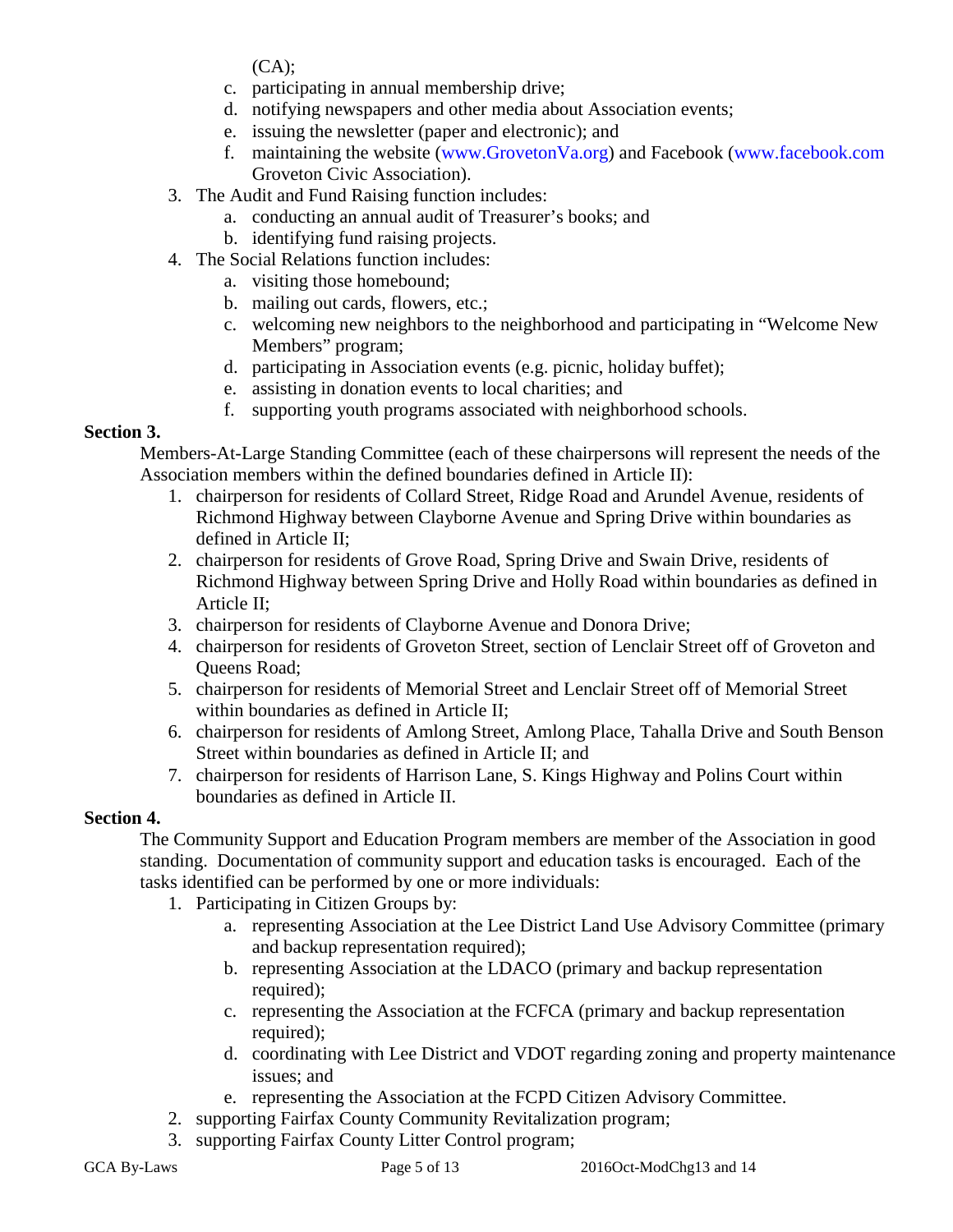- 4. supporting community clean-up day;
- 5. supporting local schools and scout organizations (e.g. cub scouts);
- 6. supporting "Green" projects, such as, storm drain labeling or Rain Barrel Program;
- 7. participating in Neighborhood Enhancement Partnership Program; and
- 8. supporting Fairfax County Educational Program to improve community and environment.
- 9. The Neighborhood Watch function includes:
	- a. participating in Fairfax County's community Crime Prevention Program, e.g. Citizens Advisory Council;
	- b. supporting Neighborhood Watch Program;
	- c. coordinating National Night Out; and
	- d. reporting crime concerns.
- 10. Supporting the history of Groveton includes:
	- a. developing and participating in History Day;
	- b. researching and documenting history of houses in Groveton;
	- c. supporting activities related to the creation of historical markers and other historical documentation tasks; and
	- d. researching archives for references to Groveton community, families and farms of Groveton, along with other related information to document the legacy.

### **Section 5.**

The Nomination Committee is formed for the purpose of selecting a new Board of Directors (Officers and the chairpersons of the Members-At-Large Standing Committee).

The Nomination Committee chairperson and minimum of two (2) members are appointed directly by the President to minimize possible "conflict of interest" and is required only for the duration of elections as defined in Article IX. The chairperson is considered a member of the Board of Directors during this timeframe. The chairperson and two (2) members of the Nomination Committee must be members of the Association in good standing. Standard Operating Procedures shall be documented for the Nomination Committee and maintained in correlation these By-Laws.

The Nomination Committee shall:

- 1. produce a slate of officers, which includes the offices of President, Vice President, Secretary, and Treasurer,
- 2. coordinate and conduct all phases of the election process,
- 3. be responsible for the distribution, accumulation, and tabulation of the election ballots in cooperation with the Secretary.

#### **Section 6.**

The Standing Committees or task groups shall present their latest status at each Association meeting with an electronic or hardcopy report submitted to the Secretary. The Association shall consider any proposal from the Standing Committees or task groups which commits the Association's time or money. The Association will approve or deny any presented proposal using the simple majority vote of members present.

#### **Section 7.**

Any member of the Association in good standing has the right to contact a specific committee or task group to identify an interest or concern.

#### **Section 8.**

No committee, member or delegate shall commit the Association to the advocacy or opposition to any subject without prior confirmation by the Board.

# **ARTICLE IX: ELECTIONS**

#### **Section 1.**

Every two years, at the March Meeting, the President shall appoint the Nomination Committee as defined in Article VIII Section 5.

# **Section 2.**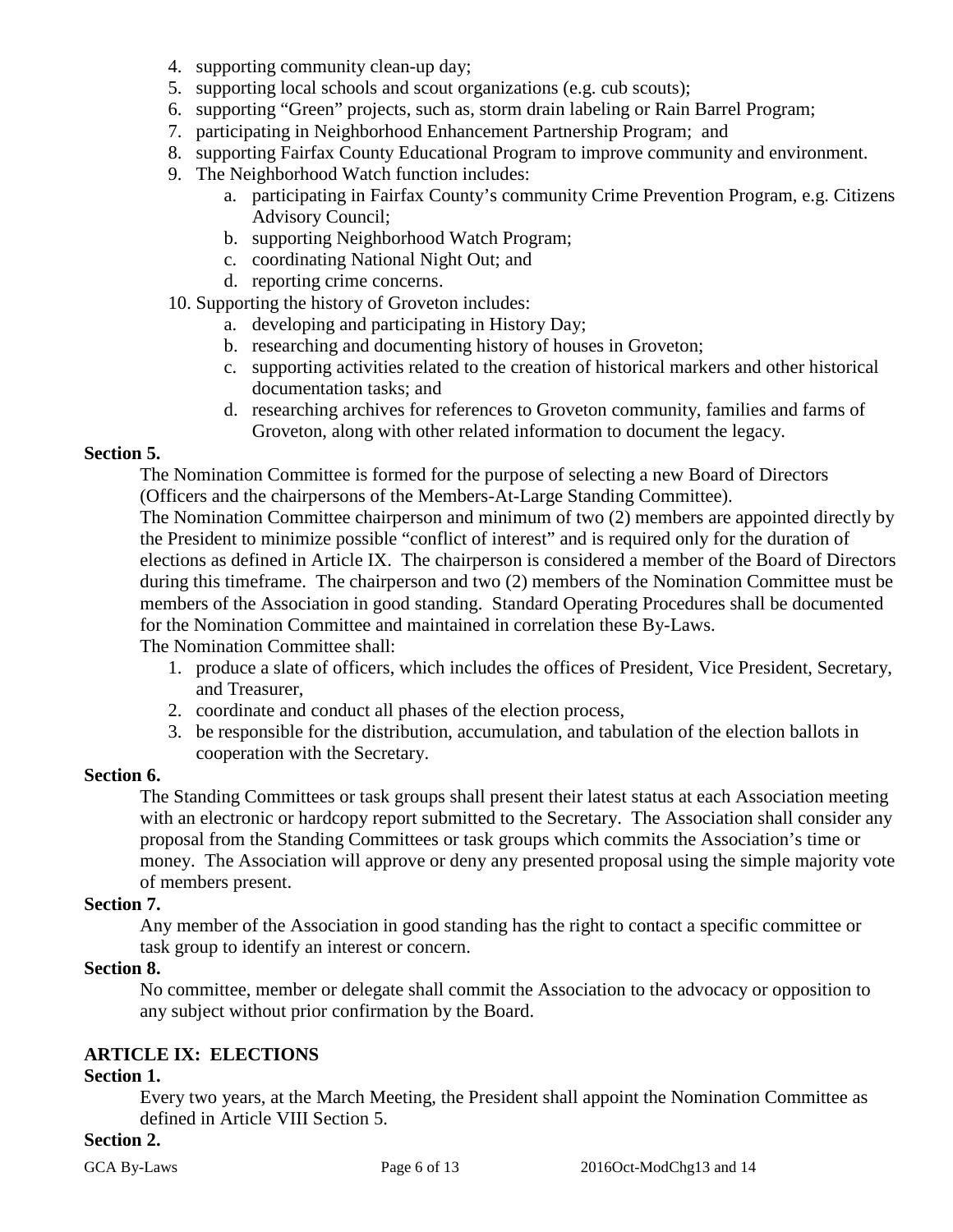During the month of March, the Nomination Committee shall discuss with all potential nominees whether he or she would be willing to fill the position and would consent to having their names presented on the nomination slate.

#### **Section 3.**

At the April Meeting, the Nomination Committee shall present the names on the nomination slate to be considered for Officers and Members-At-Large. The nominees shall attend the May Meeting to answer any questions from the Association.

As an alternative to the nomination slate, nominations may be made from the floor providing there is two-thirds (2/3) majority vote in agreement and the nominee is in attendance to accept the nomination at the May Meeting.

#### **Section 4.**

At the beginning of the June Meeting, the Nomination Committee shall distribute ballots to each voting member of the Association and upon ballot completion, gather and tabulate the completed ballots in cooperation with the Secretary. The elections shall be conducted using the plurality of voting system (each voter is allowed to vote for only one candidate per office and the winner of the election is whichever candidate received the largest number of votes).

#### **Section 5.**

If no plurality of votes is obtained by any candidate, a run-off election will be scheduled. The Nomination Committee shall prepare its final report, and notify the elected officials as soon as the results are available. It shall be the sole decision of the Nomination Committee to determine the validity of any questionable ballots and make the final decision as to the results of the election.

#### **Section 7.**

The duly elected candidates for each office receiving the plurality of votes shall be announced at the end of the June Meeting.

#### **Section 8.**

Once the election results are announced, the Board of Directors shall be confirmed, and installed at the June Meeting. The newly elected Board of Directors officially assume office immediately after the June meeting. The Nomination Committee shall be officially disbanded until next election year.

# **ARTICLE X: MEETINGS**

#### **Section 1.**

Association monthly meetings shall be held on the first Monday of each month, excluding holidays (September's meeting is scheduled for the second Monday) and the months of January, July and August.

#### **Section 2.**

A quorum at any meeting which requires voting shall consist of a simple majority of the members present.

# **Section 3.**

The Association holds the monthly meetings at the Groveton Elementary School and if Fairfax County schools are closed due to holiday or inclement weather, the monthly meeting is cancelled or rescheduled based on the decision of the Board of Directors. The President shall require a majority vote when it is necessary to change the regular meeting date for other than a national holiday or inclement weather.

#### **Section 4.**

Special meetings shall be called by the President upon approval of the majority of the Board of Directors or by petition of 10 percent of the voting members or twenty-five (25) members, whichever is less.

### **Section 5.**

September shall be the first Association meeting after summer break (the months of July and August). If there were elections in June, this meeting would include the newly elected members of the Board of Directors. The September meeting may include recommendations by the Board of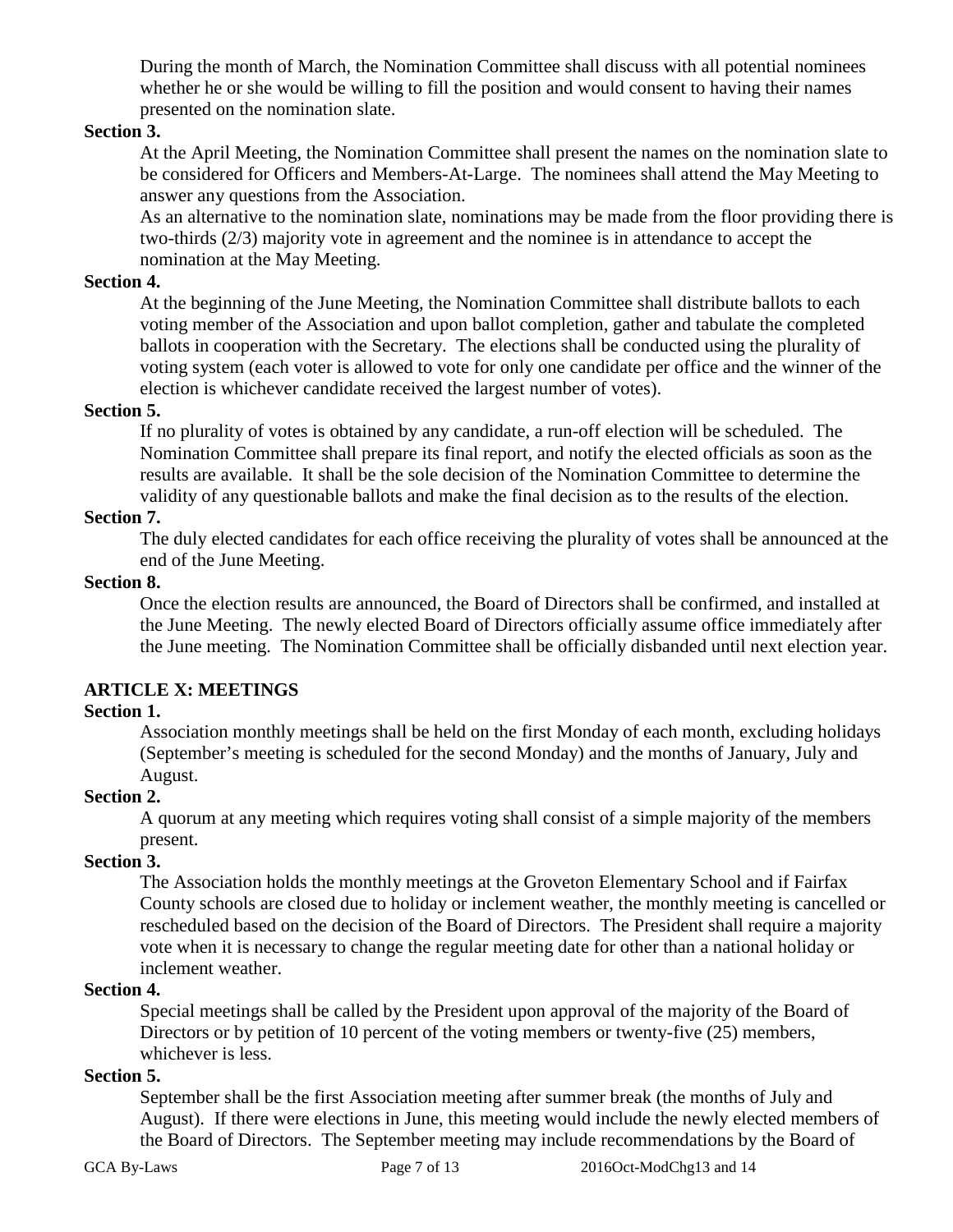Directors regarding change to membership and/or change to the By-Laws. The October meeting may include the Association's approval/disapproval of the recommendations.

# **Section 6.**

Prior to the June meeting, the President shall submit a request for school facilities to the Groveton Elementary School. The request will define the use of the cafeteria, each meeting date from September through June and any related facility requirements. The Fairfax County Public School's website provides the process to be used: [www.FCPS.edu/ftscomuse.](http://www.fcps.edu/ftscomuse)

### **Section 7.**

The June meeting shall be the last meeting prior to summer break. If elections are held as defined in Article IX, the past Board of Directors shall schedule transition meetings with the newly elected Board of Directors. These transition meetings shall address the turnover of all appropriate Association procedures, contacts, or other documentation. Additionally, the coordination for the National Night Out event shall be scheduled and finalized.

# **ARTICLE XI: FINANCE**

# **Section 1.**

The fiscal year of the Association shall be January 1 through December 31. This timeframe correlates with the State Corporation Commission and the IRS requirements.

# **Section 2.**

The general fund of the Association shall consist of the income from the membership dues, bank interest, and funds received by gift, bequest, or transfer to the Association for general fund purposes. Any monies received through fundraising projects are placed in the general fund and shall be used for community support and education purposes. Each year, the Board of Directors shall decide if the general fund has available monies to pay for four (4) LDACO Banquet tickets (traditionally reserved for President +1 and Vice President +1). Fiscal policies and procedures not otherwise provided for in these By-Laws may be adopted by the Board of Directors.

### **Section 3.**

All monies paid to the general fund of the Association shall be turned over to the Treasurer who shall hold said monies in safekeeping. Monies shall be disbursed by checks or other written orders or depositories. Treasurer shall deposit all funds of the Association in a Bank approved by the Board of Directors. All checks drawn on the account shall be signed by the Treasurer or President.

# **Section 4.**

The annual budget of the Association shall be prepared under the direction of the Vice President for presentation to the Board of Directors for review and approval. The annual budget shall include required expenses (e.g., LDACO dues, FCFCA dues, State Corporation Commission fee, Post Office box, and other required annual dues or fees) and optional expenses (e.g., newsletter bulk mailing cost, 4 LDACO Banquet tickets). The adoption of the budget, including any amendments thereto, shall be by vote of the members at the February meeting.

#### **Section 5.**

At least thirty (30) days before the end of the fiscal year, an annual financial report shall be presented to the Board of Directors for review and approval. The Vice President shall create an audit report with related findings based on the annual financial report and Treasurer's books.

#### **Section 6.**

The annual financial report of the general fund, including income and expenditures for the fiscal year, shall be prepared by the Treasurer. All financial and audit reports shall be reviewed and approved by the Board of Directors and shall be presented to the Association at the February meeting.

# **ARTICLE XII: ORDER OF BUSINESS**

#### **Section 1.**

The order of business for all regular meetings of the Association shall be as follows: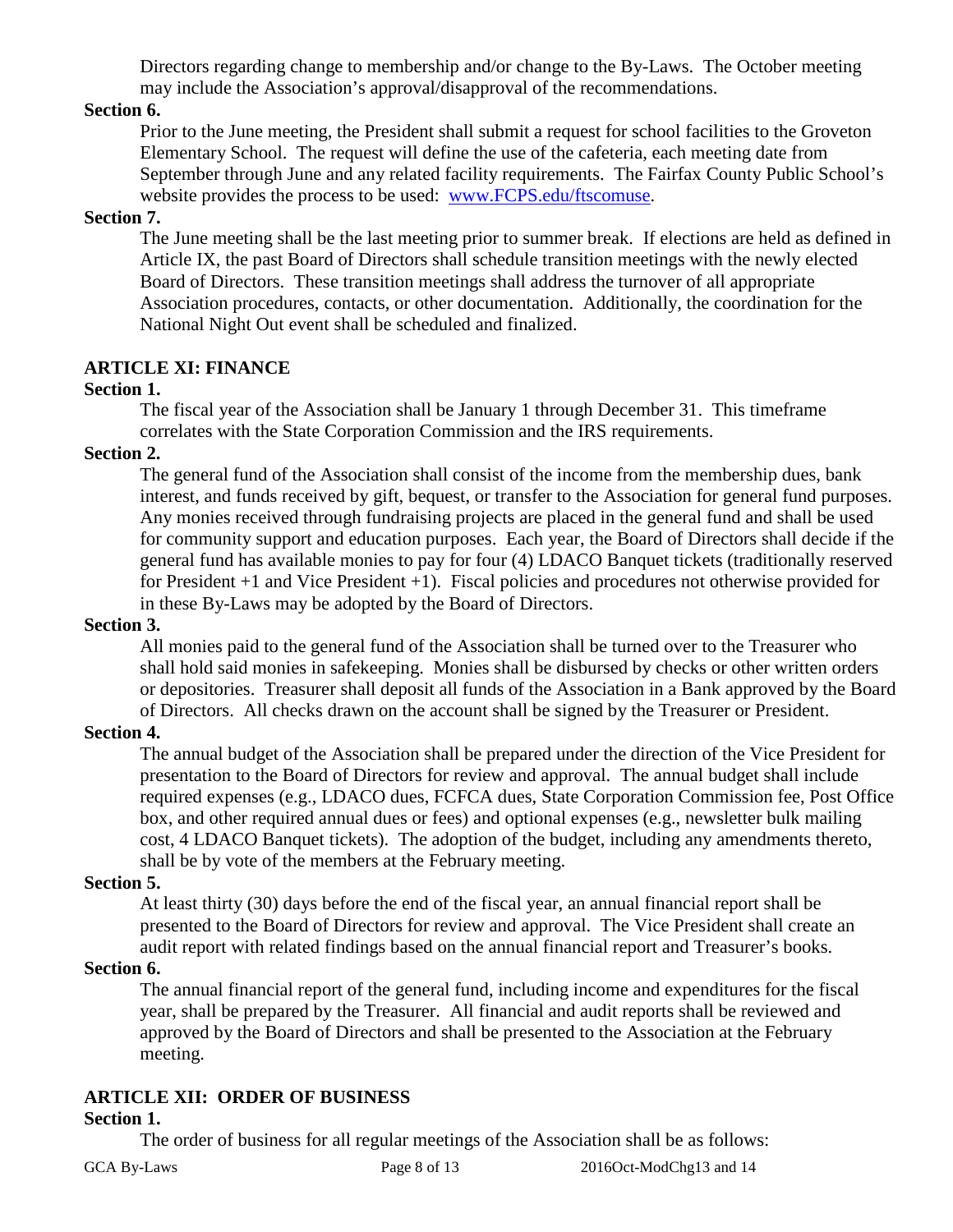- 1. call to order;
- 2. roll call of officers;
- 3. reading of minutes of the previous meeting and approval from Secretary;
- 4. report of the Treasurer;
- 5. report of the Standing Committees and Event representatives;
- 6. unfinished business;
- 7. new business;
- 8. program/speaker (if there is one);
- 9. calendar review; and
- 10. adjournment by motion.

#### **Section 2.**

The foregoing order of business may be amended or reversed in order to accommodate a special guest speaker who should not be asked to sit through the regular meeting but may if they so desire.

# **ARTICLE XIII: PARLIAMENTARY AUTHORITY**

The current Robert's Rules of Order, Newly Revised, shall govern this Association in all cases in which they are applicable and in which they are not inconsistent with these By-Laws.

# **ARTICLE XIV: AMENDMENTS and REVIEWS**

#### **Section 1.**

The Review of the By-Laws shall be recorded as defined in Section 3 of this Article. All amendments to the By-Laws shall be presented to the Board of Directors for review.

#### **Section 2.**

Amendments to the By-Laws shall be reviewed by the Board of Directors and the proposed change presented to the Association for review. The proposed change will be approved or denied by the Association with two-thirds (2/3) vote of members present. The decision on the proposed change whether approved or denied will be recorded in the meeting minutes, and documented in the format defined in Section 3 of this Article. The Change Authority at the end of the By-Laws shall be updated to track the Reviews and the Amendments once all changes have been applied.

#### **Section 3.**

The format of the Amendments shall include (1) sequential change number, (2) article/section to be changed, (3) who proposed the change, (4) date the proposed change was made to the Board of Directors, (5) decision (whether the proposed change was approved or denied) by the Board of Directors and date, (6) the date presented to the Association, and (7) date approved by the Association.

#### **ARTICLE XV: INDEMNIFICATION**

The Association Officers are not liable for the debts and liabilities of the Association. This Article defines the extent that the Association protects against damages and compensation for damages or loss incurred.

The Association shall indemnify the Officers in accordance with Article IX of the State Corporation Commission's Articles of Incorporation of Groveton, Virginia, Civic Association pursuant to the Virginia Nonstock Corporation Act Title 13.1 Section 13.1-875 through 13.1-883 and to the extent funds are available in the treasury of the Association. The Association shall indemnify against liability, and advance reasonable expenses to any Officer who has, is, or is threatened to be named a defendant or respondent in any threatened, pending, or completed action, suit or proceeding, whether civil, criminal, administrative, or investigative, and whether formal or informal, because he or she is or was an Association Officer. The rights and indemnification shall not be exclusive of any other rights to which the Officers may be entitled according to the law of the State of Virginia.

# **ARTICLE XVI: DISSOLUTION**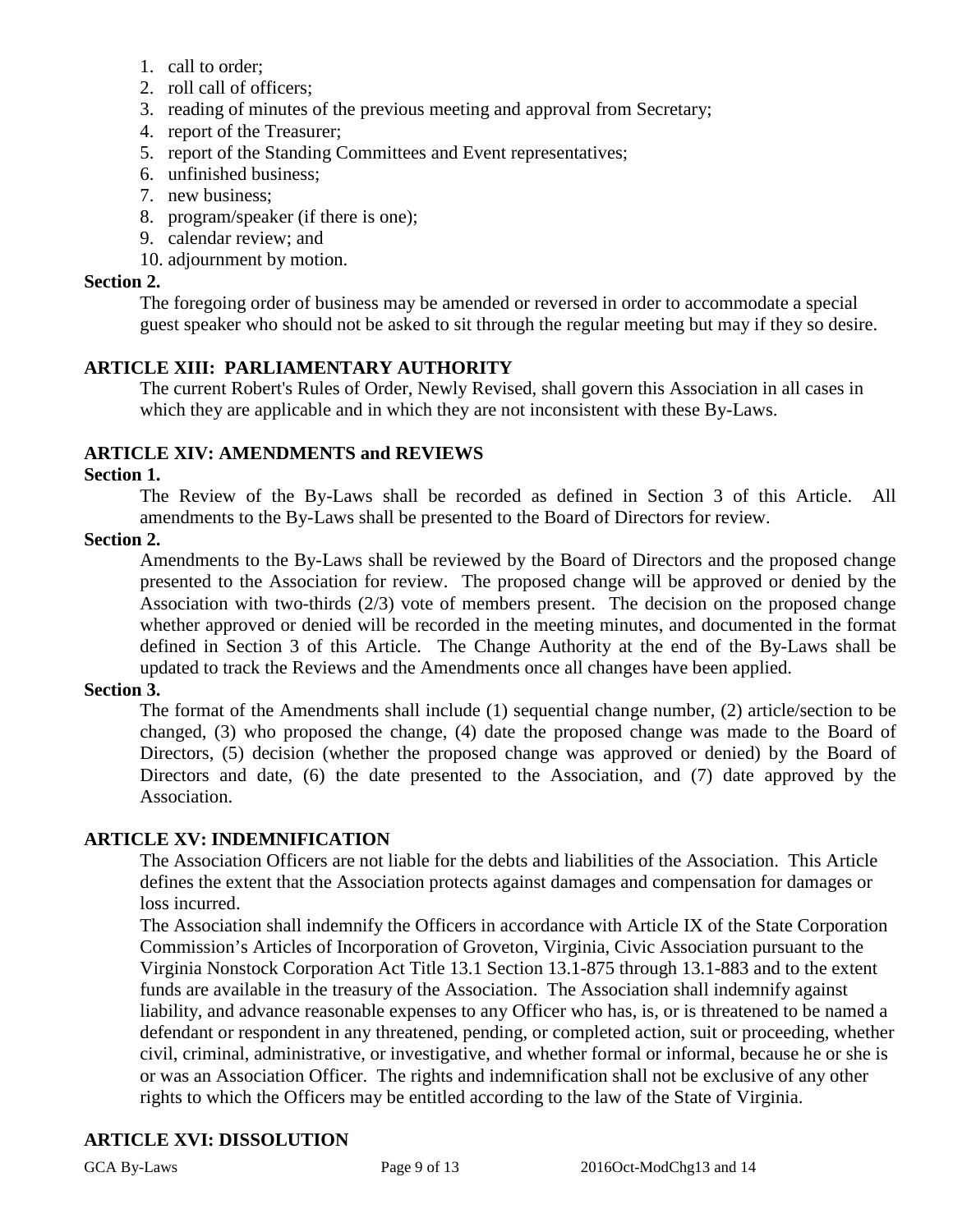### **Section 1.**

The Association may be dissolved by a majority vote of the members present or represented by proxy at a regular general meeting when the following conditions have been met:

- 1. written notification of the proposed dissolution along with the time, date, and location of the meeting have been provided by mail to all current members in good standing of the Association; and
- 2. notification of the proposed dissolution along with the time, date, and location of the meeting has been published in the most recent newsletter.

#### **Section 2.**

Funds in the Association's treasury shall be distributed according to the following priority:

- 1. All outstanding debts shall be paid.
- 2. All monies received in advance from advertisers whose ads have not been and will not be printed in the newsletter shall be refunded.
- 3. Contributions in the most recent year from members or businesses will be returned to them. If there are not sufficient funds to fully do so, contributions will be returned in proportion to the contribution as a percentage of the remaining funds.
- 4. If there are funds remaining after the return of contributions, these will be returned to current members on a pro rata basis.

#### **Section 3.**

Upon the dissolution of the Association and the winding up of its affairs, the assets of the Association shall be distributed exclusively to one or more entities organized and operated exclusively with Articles of Incorporation similar to those of the Association, such as Friends of Historic Huntley, Lee District Association of Civic Organizations.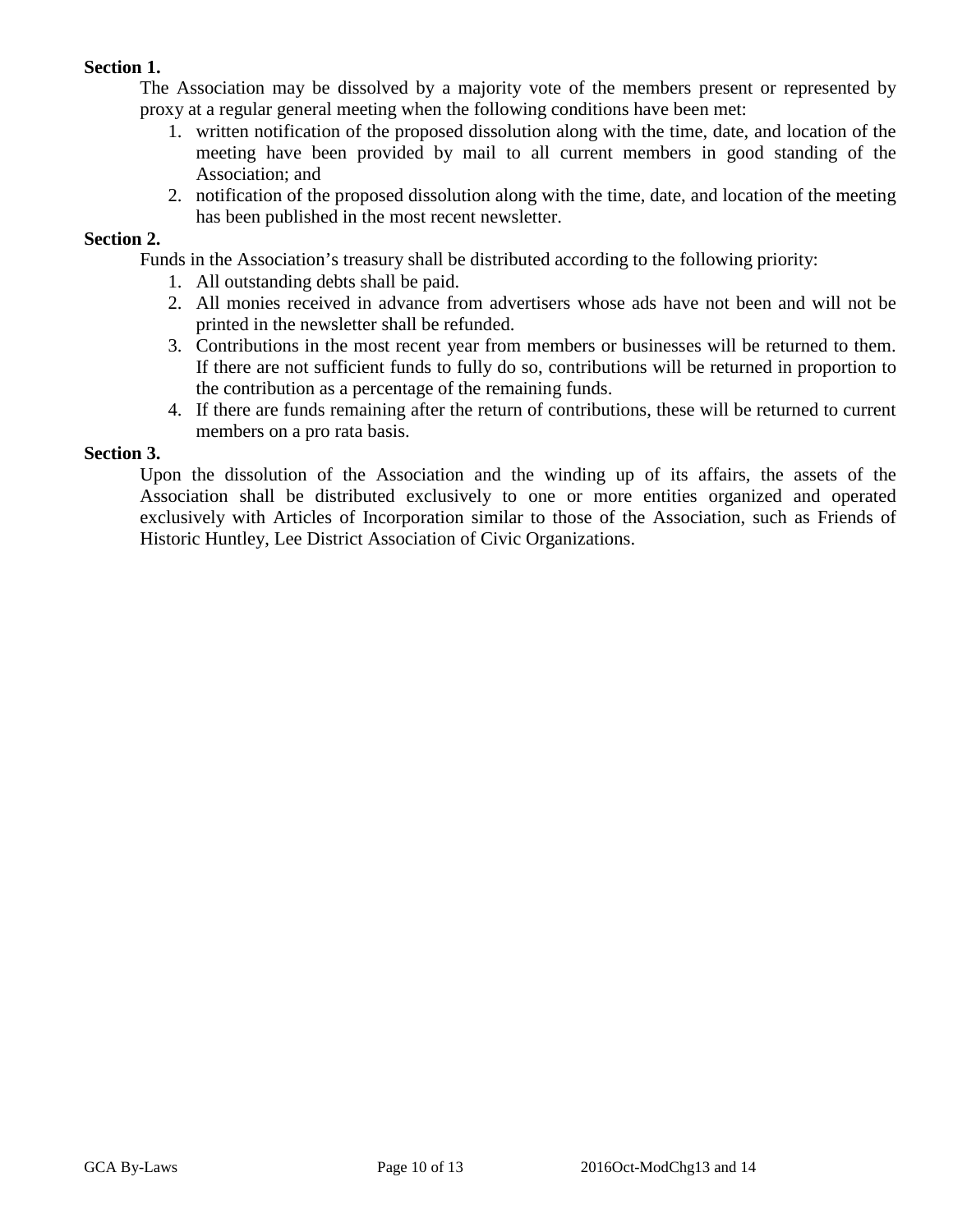# **By-Laws Change/Review Authority**

(Specific amendments follow under separate page):

1. Approved April 5, 1993 (submitted to State Corporation Commission)

2. Change #01 Approved Oct 4, 1999

3. Change #02 revamped the boundary descriptions, modified the standing committees, and clarified for more readability – Approved Oct 6, 2008.

4. Changes #03 thru #12 addresses change in the term of Board of Directors (July – Sept), restructure of the Association's programs and committees with identification of tasks which changed duties of Officers, elimination of the January Association meeting, clarification of meeting tasks and Indemnification Article.

5. Change #13 – Addresses change to organize the citizen groups together and add the FCPD Citizen Advisory Committee.

6. Change #14 – Clarifies Treasurer role and defines the Membership Chairperson role.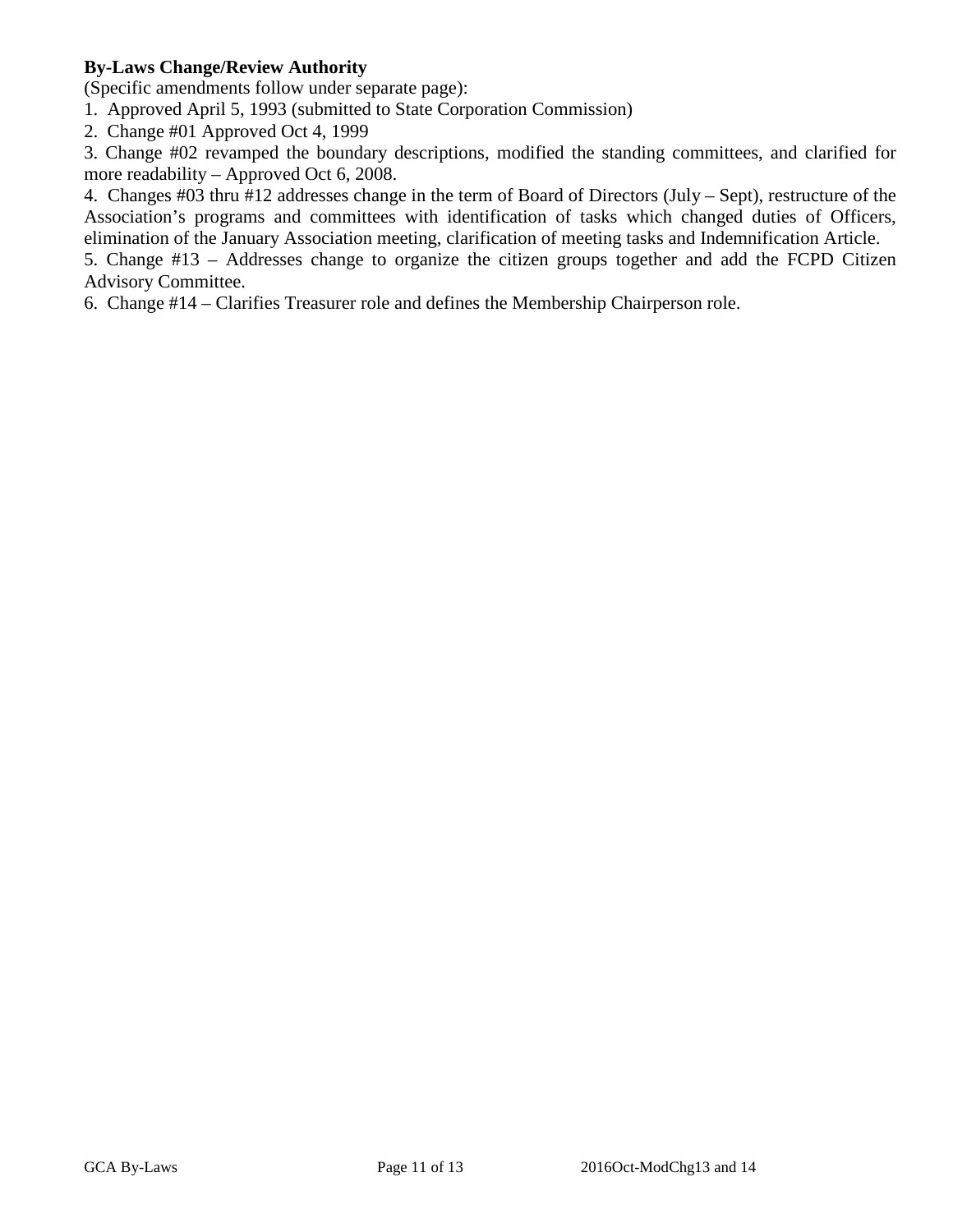# **RECORD OF AMENDMENTS**

- 1. List each amendment with next sequential number
- 2. Identify each article/section to be changed
- 3. Identify the individual or committee proposing the change to the Board of Directors
- 4. Identify when the change was presented to the Board of Directors
- 5. Record the decision by the Board and date the decision was made
- 6. Identify the date when the proposed change was made to the Association
- 7. Record the decision by the Association of the change.

| <b>Change</b> | <b>Article/Section to be</b>  | <b>Proposed</b>  | <b>Date</b>     | <b>Decision by</b> | <b>Date</b>            | <b>Date</b>        |
|---------------|-------------------------------|------------------|-----------------|--------------------|------------------------|--------------------|
| #             | <b>Changed</b>                | by               | <b>Proposed</b> | <b>Board and</b>   | presented to           | approved           |
|               |                               |                  |                 | <b>Date</b>        | the                    | by                 |
|               |                               |                  |                 |                    | <b>Association</b>     | <b>Association</b> |
| 01            | Article IV/Section 3          | Grant            | 8/18/1999       | Approved           | 10/4/1999              | 10/4/19999         |
|               |                               | McIntosh         |                 | 9/10/1999          |                        |                    |
| 02            | Article II - Clarification    | Board of         | 8/27/2008       | 9/8/2008           | 9/8/2008               | 10/6/2008          |
|               | of Boundary                   | Directors.       |                 |                    |                        |                    |
| 03            | Article I and $III -$         | Board of         | 10/23/2010      | 10/23/2010         | 11/1/2010              | 11/1/2010          |
|               | clarified organization to     | Directors        |                 |                    |                        |                    |
|               | be nonprofit and              |                  |                 |                    |                        |                    |
|               | nonpartisan                   |                  |                 |                    |                        |                    |
| 04            | Article IV/Section 4 -        | <b>Board</b> of  | 10/23/2010      | 10/23/2010         | 11/1/2010              | 11/1/2010          |
|               | <b>Officers' Duties</b>       | Directors        |                 |                    |                        |                    |
| 05            | Article V - Bd of             | Board of         | 10/23/2010      | 10/23/2010         | 11/1/2010              | 11/1/2010          |
|               | Directors' term               | Directors        |                 |                    |                        |                    |
| 06            | Article VI - Duties of        | Board of         | 10/23/2010      | 10/23/2010         | $\frac{1}{11}{1/2010}$ | 11/1/2010          |
|               | Officers clarifications       | <b>Directors</b> |                 |                    |                        |                    |
| 07            | Article VII/Section 1-        | Board of         | 10/23/2010      | 10/23/2010         | 11/1/2010              | 11/1/2010          |
|               | Committee restructure         | Directors        |                 |                    |                        |                    |
| 08            | Article VIII - Committee      | Board of         | 10/23/2010      | 10/23/2010         | 11/1/2010              | 11/1/2010          |
|               | restructure                   | Directors        |                 |                    |                        |                    |
| 09            | Article $IX - Bd$ of          | Board of         | 10/23/2010      | 10/23/2010         | 11/1/2010              | 11/1/2010          |
|               | Directors' term               | <b>Directors</b> |                 |                    |                        |                    |
| 10            | Article $X -$ clarification   | Board of         | 10/23/2010      | 10/23/2010         | 11/1/2010              | 11/1/2010          |
|               | and removal of January        | Directors        |                 |                    |                        |                    |
|               | meeting                       |                  |                 |                    |                        |                    |
| 11            | Article XI - clarification    | Board of         | 10/23/2010      | 10/23/2010         | 11/1/2010              | 11/1/2010          |
|               |                               | <b>Directors</b> |                 |                    |                        |                    |
| 12            | Article XV – clarification    | Board of         | 10/23/2010      | 10/23/2010         | 11/1/2010              | 11/1/2010          |
|               | of Indemnification            | <b>Directors</b> |                 |                    |                        |                    |
| 13.           | <b>Article VIII Section 2</b> | Board of         | Sep 2015        | 10/3/2016          | 9/12/2016              | 10/3/2016          |
|               | and $4$ – clarification on    | <b>Directors</b> |                 |                    |                        |                    |
|               | supporting citizens'          |                  |                 |                    |                        |                    |
|               | groups                        |                  |                 |                    |                        |                    |
| 14.           | Article VI Sections 2 and     | Board of         | Sep 2016        | 10/3/2016          | 9/12/2016              | 10/3/2016          |
|               | 4, Article VII Section 4,     | Directors        |                 |                    |                        |                    |
|               | and Article VIII Section      |                  |                 |                    |                        |                    |
|               | $2$ – Clarification of VP     |                  |                 |                    |                        |                    |
|               | Role, Treasurer Role and      |                  |                 |                    |                        |                    |
|               | creation of Membership        |                  |                 |                    |                        |                    |